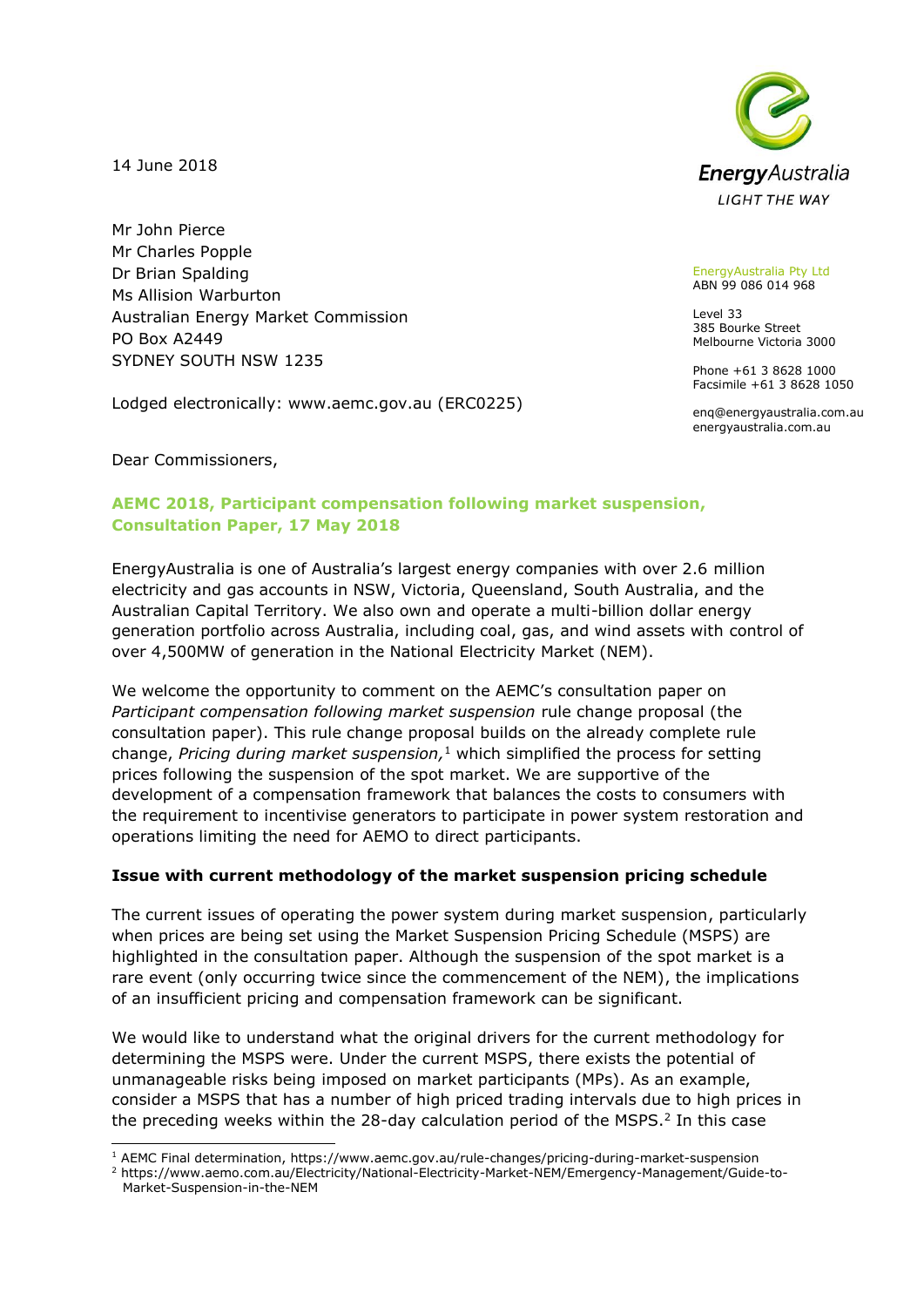AEMO has begun to dispatch the market using participants' bids, however prices are still being set by the MSPS. Generators would therefore be incentivised to generate as much as possible (leading to disorderly bidding). This could mean that participants are potentially unable to generate at levels high enough manage their exposure to the MSPS (although they would be helping AEMO to avoid having to intervene and direct participants in the market).

Under normal market operations, additional generation bidding at low prices (for example at the market price floor) would have the effect of displacing higher priced generation and reducing the market price. As the concept of price sensitivities is not present in the MSPS this does not occur. Considering the other extreme, a MSPS that had a number of negative pricing intervals, this could further compound the issue of AEMO needing to direct the market more than necessary to maintain system security.

These extremes could be managed by placing a cap and floor on prices in the MSPS from the outset to avoid inefficient outcomes resulting from extreme high or low prices in the preceding weeks within the calculation period. For example, a market cap of \$300/MWh and floor of -\$300/MWh.

A MSPS that is more reflective of current market conditions at the time of suspension and, at the very least preserves some of the pricing signals and outcomes that generators and loads usually respond to, would improve the operation of the power system during market suspension. As we highlighted in our submission to the consultation paper on *Pricing during market suspension*, 3 there could be benefits in retaining other pricing options (e.g. pre-dispatch pricing or neighbouring-region pricing) for AEMO to utilise where they provide the most suitable pricing method for the market conditions.

### **Proposed administer pricing provisions compensation framework**

We acknowledge the challenges in developing a compensation framework that incentivises generators to participate voluntarily in market restoration and operation during market suspension (and not await direction), while also minimising additional costs to consumers. In its current form, the market suspension framework provides no avenue for participants to claim compensation if the price they're receiving under the MSPS does not cover their costs. This incentivises generators to withdraw from the market and await direction to ensure they have an avenue and some certainty to claim compensation for their costs.

The rule change, outlined in the consultation paper proposes using the administered pricing provisions (APP) to provide a way for participants to claim compensation during market suspension. Under these arrangements, participants would be able to lodge a claim to the AEMC for compensation relating to direct and opportunity costs. The current rules require that claims for compensation under APP are determined on a case by case basis by the AEMC and currently are completed manually offline. This contrasts with the direction compensation framework administered by AEMO's which is a partially automated process.

-

<sup>3</sup> https://www.aemc.gov.au/sites/default/files/content/8368de5c-64b3-4fa2-bfd7-2cdd2e7df409/RuleChange-Submission-ERC0224-EnergyAustralia-170912.PDF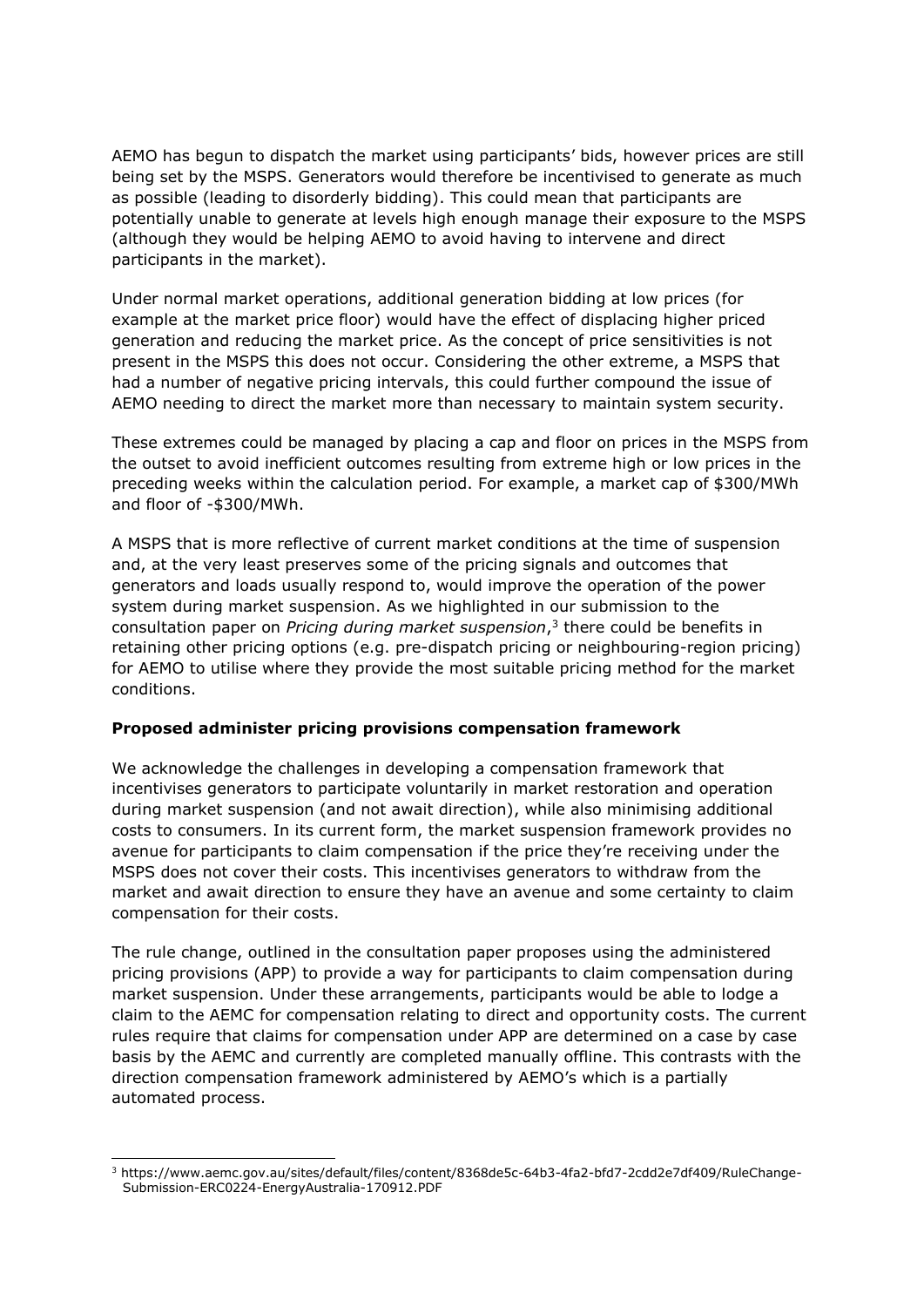While adopting the APP approach would provide a way for participants to claim compensation we would like to understand the initial drivers for placing the obligation on the AEMC to determine compensation claims. As identified in the consultation paper, the AEMC has limited experience in determining these compensation claims and does not have an established business process for administering the payments. We see that AEMO may be better placed to process compensation claims under the APP framework as they currently manage compensation processes and claims under directions.

Further, the rules in their current form provide discretion to the AEMC to recover costs associated with processing a compensation claim under the APP. We believe that if the APP compensation framework was to be extended as a solution for additional compensation under market suspension then this additional uncertainty of costs associated with processing claims may still incentivise participants to await direction.

Under the APP compensation framework there is no ability to use prior decisions to inform later claims. This contrasts with the direction compensation framework where if a fair payment price is determined by an independent expert then this is to be applied to any direction relating to that service for the following 12 months. This creates inefficiencies in the administrative burden to process participants claims under the APP compensation framework. It may also discourage participants from voluntarily participating in the market as there still exists uncertainties about what costs can be recovered.

## **Extension of the direction compensation framework**

As highlighted in the consultation paper there appears to be no one size fits all solution to a compensation framework that balances both the need to minimise costs to the consumer but also provide certainty to generators. As identified by the AEMC, any compensation framework must be designed so as not to create new incentives leading to similarly perverse outcomes. An option may be to extend a form of the directions framework, namely compensation paid to generators based on the 90th percentile price or some equivalent considering revenue already received from the pool under the MSPS. Although there may be times where this can increase the cost to the market; for example, a low MSPS well below the chosen percentile prices. An additional compensation framework may still be required to be in place to allow participants to claim reasonable costs not covered by the percentile price. Though providing additional certainty through a percentile based payment would likely limit the number of times this additional framework was required.

We are supportive of a semi-automated compensation approach that draws on elements of the current direction compensation framework. This not only limits the administrative burden and costs in the calculation of any compensation during market suspension but will also provide more certainty and transparency to the market participant that their reasonable costs will be recoverable.

### **Promote restoration of normal market operations**

The challenges discussed in the consultation paper show the complexities of developing an appropriate compensation framework for operation of the market during suspension. The operational issues experienced during the South Australian market suspension in 2016 highlight the importance of restoring the suspended region to normal market